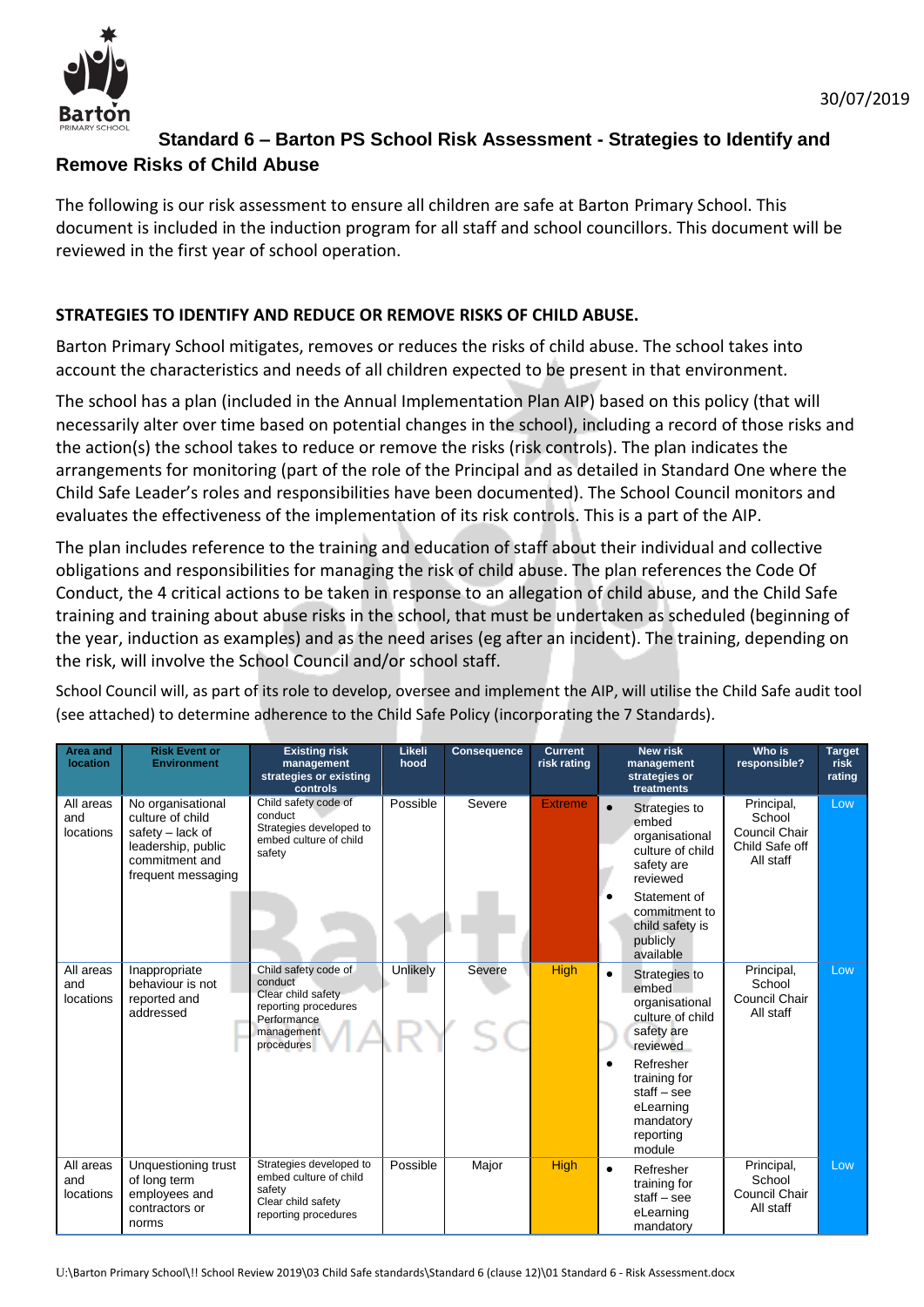

|                               |                                                                                                                                                                |                                                                                                                                                                                                                                                                                                                                                                                                                                                                                                                                                                                                                                                                      |          |          |               | reporting<br>module                                                                                                                                                                            |                                                                               |     |
|-------------------------------|----------------------------------------------------------------------------------------------------------------------------------------------------------------|----------------------------------------------------------------------------------------------------------------------------------------------------------------------------------------------------------------------------------------------------------------------------------------------------------------------------------------------------------------------------------------------------------------------------------------------------------------------------------------------------------------------------------------------------------------------------------------------------------------------------------------------------------------------|----------|----------|---------------|------------------------------------------------------------------------------------------------------------------------------------------------------------------------------------------------|-------------------------------------------------------------------------------|-----|
| All areas<br>and<br>locations | Recruitment of an<br>inappropriate<br>person                                                                                                                   | <b>WWCC or Victorian</b><br>Institute of Teaching<br>registration                                                                                                                                                                                                                                                                                                                                                                                                                                                                                                                                                                                                    | Unlikely | Major    | <b>Medium</b> | Processes updated<br>to require:<br>Criminal<br>$\bullet$<br>history search<br>Pre-<br>$\bullet$<br>employment<br>reference<br>check includes<br>asking about                                  | Principal,<br>School<br>Council Chair                                         | Low |
| All areas<br>and<br>locations | Engagement with<br>children online                                                                                                                             | Child safety code of<br>conduct<br>Strategies developed to<br>embed culture of child<br>safety                                                                                                                                                                                                                                                                                                                                                                                                                                                                                                                                                                       | Possible | Moderate | <b>Medium</b> | child safety<br>$\bullet$<br><b>Train students</b><br>and staff to<br>detect<br>inappropriate<br>behaviour<br>Ensure<br>$\bullet$<br>appropriate<br>settings on all<br>student<br>technologies | Principal,<br>School<br>Council Chair<br>All staff                            | Low |
| All areas<br>and<br>locations | Unknown people<br>and environments at<br>excursions and<br>camps                                                                                               | Child safety code of<br>conduct<br>Strategies developed to<br>embed culture of child<br>safety<br>Clear child safety<br>reporting procedures<br>Camps and Excursion<br>Procedures and Policies<br>in place including risk<br>assessment                                                                                                                                                                                                                                                                                                                                                                                                                              | Unlikely | Moderate | <b>Medium</b> | $\bullet$<br>Assessment of<br>new or<br>changed<br>environments<br>for child safety<br>risks<br><b>Ensure Code</b><br>6<br>and strategies<br>apply in all<br>school<br>contexts                | Principal,<br>School<br>Council Chair<br>All staff                            | Low |
| All areas<br>and<br>locations | School/Community<br>Event<br>Incursions and<br>Excursions                                                                                                      | Child safe environments<br>Information and<br>awareness for visitors,<br>staff, volunteers and<br>contractors<br>Adequate monitoring of<br>persons onsite or at<br>venue<br>Teacher responsible for<br>group of children<br>No photos to be taken<br>of children other than<br>parent's own, unless<br>explicit permission has<br>been given<br>Adults to use the adults<br>only toilets<br>Supervising adults to<br>monitor the toilets<br>Students to be<br>accompanied by an<br>adult when using toilets<br>at an external venue.<br>Adults spaced around<br>the school/venue<br>All Visitors to register at<br>the office<br>Educate children re<br>child safety | Unlikely | Moderate | <b>Medium</b> | $\bullet$<br>Assessment of<br>new or<br>changed<br>environments<br>for child safety<br>risks<br><b>Ensure Code</b><br>$\bullet$<br>and strategies<br>apply in all<br>school<br>contexts        | Principal<br>School<br>Council chair<br>AI staff<br>Parents and<br>volunteers | Low |
| All areas<br>and<br>locations | Unknown people in<br>immediate vicinity of<br>the school -<br>attempting to<br>engage with<br>children or staring at<br>children, taking<br>images of children | Follow current Barton<br>School procedures of<br>reporting to the<br>Principal. Staff<br>member/Principal to<br>approach the individual<br>and enquire about who<br>they are. Remove all<br>children from harm.<br>Phone the police if an<br>illegal / harmful<br>occurrence has taken<br>place. Follow DET<br>procedures for reporting<br>an incident                                                                                                                                                                                                                                                                                                               | Possible | Major    | <b>Medium</b> | $\bullet$<br>Strategies to<br>embed<br>organisational<br>culture of child<br>safety are<br>reviewed<br>Statement of<br>6<br>commitment to<br>child safety is<br>publicly<br>available          | Principal<br>Administration<br>staff<br>All staff                             | Low |
| All areas<br>and<br>locations | Unknown people on<br>the schools grounds                                                                                                                       | All visitors to the school<br>required to wear lanyard<br>and be displayed at all<br>times. Yard Duty Staff to                                                                                                                                                                                                                                                                                                                                                                                                                                                                                                                                                       | Possible | Moderate | <b>Medium</b> | $\bullet$<br>Strategies to<br>embed<br>organisational                                                                                                                                          | Principal<br>Administration<br>staff<br>All staff                             | Low |

U:\Barton Primary School\!! School Review 2019\03 Child Safe standards\Standard 6 (clause 12)\01 Standard 6 - Risk Assessment.docx